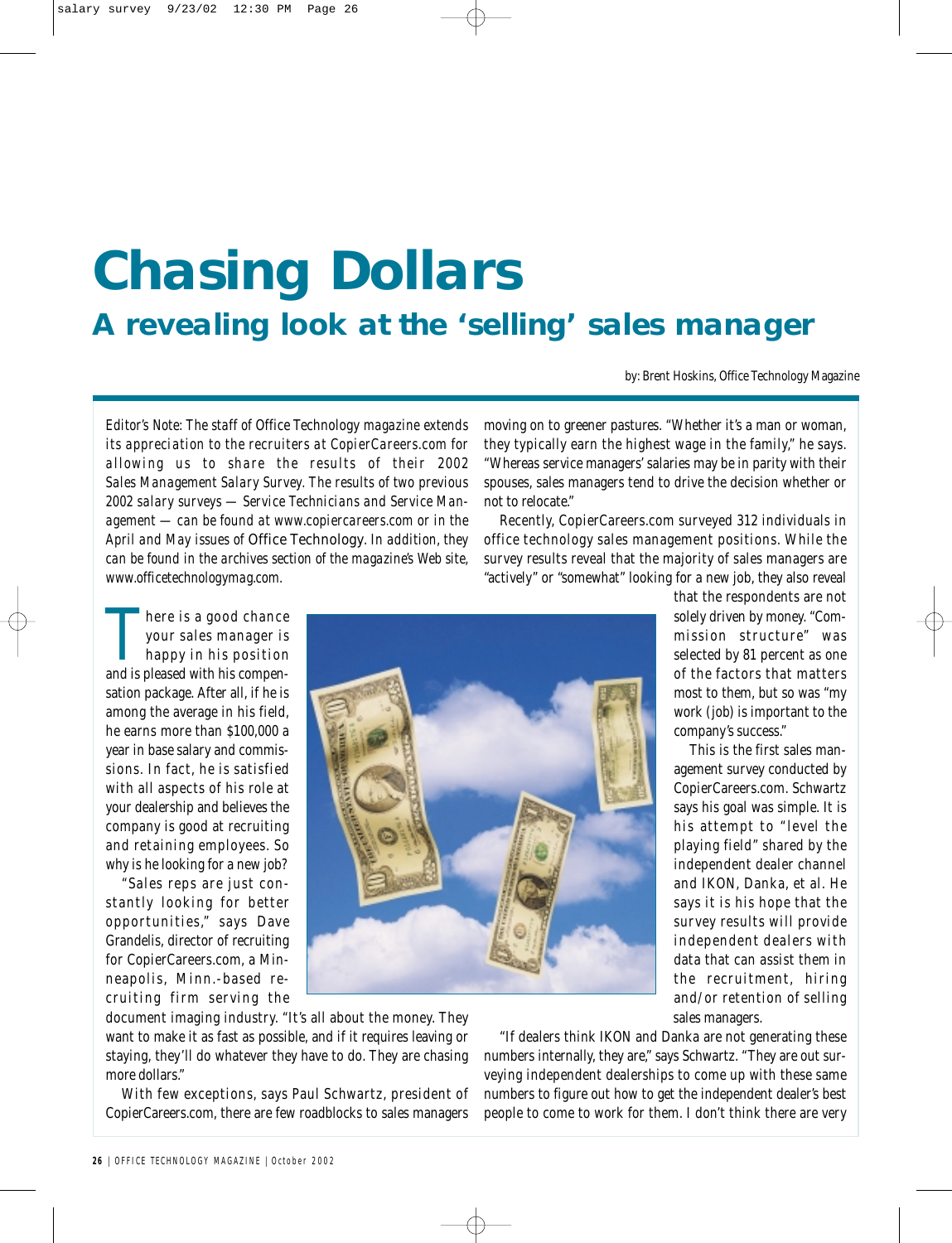many dealerships that we deal with either on the technical, sales or management side that have not lost key people over the years to IKON or Danka.

"We hope to build on this data in future years," he adds. "You cannot see the trends until you get several years of results. I would welcome and encourage more participation from the independent channel in our future sales management surveys. As the number of respondents continues to grow over the years, they will become more and more meaningful."

The survey was conducted via the CopierCareers.com Web site during the summer months. All of the respondents were verified against e-mail addresses to ensure no one completed the survey more than once. Partially completed surveys were rejected.

All of the respondents manage other employees. Only one manages between 21 and 50 employees. Another 12 manage between 11 and 20 employees. The vast majority (299) of the respondents manage between 1 and 10 employees. It is no surprise, then, that 94 percent of the respondents work at an independent dealership with only one location. The rest are employed by a regional dealership with more than one location or they selected "other" when completing the survey.

A majority of the respondents (58 percent) work for a dealership with annual revenues of between \$1 million and \$10 million. The remaining respondents (42 percent) work for dealerships with annual revenues of less than \$1 million. Most of the respondents' employers (78 percent) have less than a total of 25 employees. Twenty percent have between 25 and 50 employees; only 2 percent have between 51 and 100 employees.

Recently, Schwartz and Grandelis discussed the significance of the survey findings with *Office Technology* magazine. Following are the survey questions and results, several of which are followed by their comments.

#### **Question 1:**

If you work full time, approximately how many hours do you work per week? (Please include time spent working at the office, working in the field and traveling, but not commuting, for business.)

Average number of hours:

46

# **Question 2:**

If you worked full time last year, how many hours, on average per week, did you work?

Average number of hours:

44.2

Grandelis: A quick comparison of the first two questions reveals that salespeople are putting in a few more hours this year than they did last year. When the economy goes down, that's when you sell. That's the time to start establishing and building relationships, and then when the economy picks up, you are already in the door.

Schwartz: I also think that, to some extent, you do have to work a little bit harder for the sale nowadays. That's what we're hearing from our clients. The reason is simple. Because of the economy and the longer life cycle of digital equipment, customers are more likely to keep the office equipment they have if it's working.

#### **Question 3:**

What is your highest level of education?

| Some college          | 175 |
|-----------------------|-----|
| College graduate      | 123 |
| High school graduate, | 14  |

#### **Question 4:**

Please specify your current annual base salary and commissions:

| Base Salary: | \$39,800 |
|--------------|----------|
| Commissions: | \$61,300 |

Schwartz: I was surprised to see the base that low. I expected it to be more than \$40,000; the base is lower than that of the sales managers we typically place. However, the ratio of the base salary as compared to commissions is about right, based on our experience.

I think it's of interest to note — based on the placements we make — that the commission side of the compensation package is pretty much a percentage of hardware. I hear theories from owners about compensating people more on the solutions side, the volume of clicks, but we don't see it happening. Interestingly, it's the same thing on the technical side. We've been hearing for a couple of years now about technician compensation becoming more commission oriented. For example, say the tech is on a service call and sees a need for a hardware upgrade. If he points it out and it results in a sale, he would receive a commission on that. But, although we keep hearing about this idea, we don't ever see it.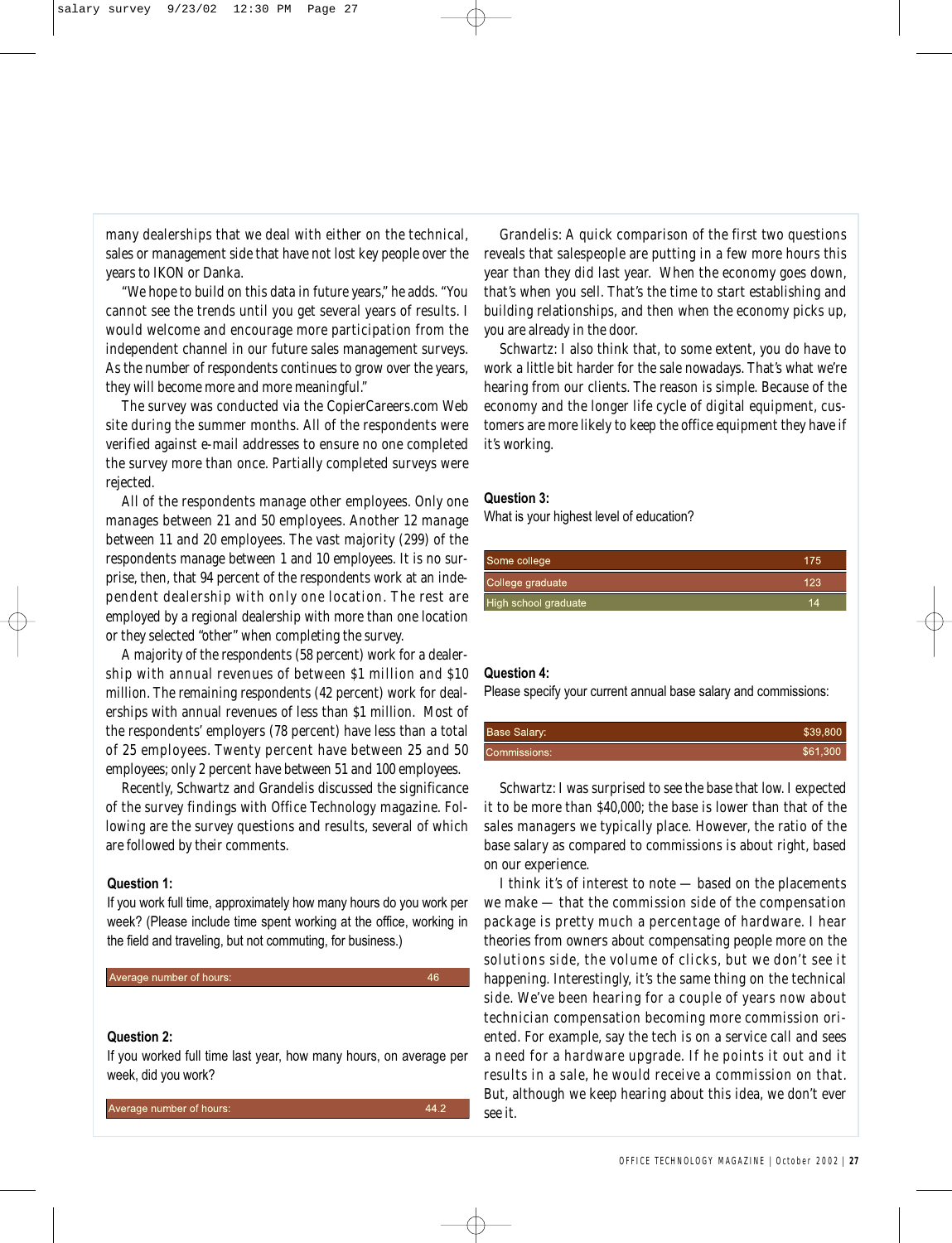#### **Question 5:**

Of the bonuses and other direct cash payments you receive, please specify the primary reason(s) for them (see pie chart at right):

## **Question 6:**

Please specify your previous year's annual base salary and commission:

| <b>Base Salary:</b> | \$39,602 |
|---------------------|----------|
| Commissions:        | \$64,320 |

Grandelis: The results of questions 4 and 6 reveal that the current commission this year is less than last year. Actually, I think that is pretty insignificant. Some may say, "It's the economy." I'm not sure that's the case. This industry seems to be plodding right along despite the economy. Bottom line, I think the difference between the two numbers is so minute. Really, they are pretty similar.

Schwartz: The similarity in the compensation from one year to the next is noteworthy. We know recruiters in other industries who work with sales reps who would love to see numbers like these. They would give their right arm to be able to maintain this level of consistency in this economy.

Copiers are not the "sexiest" product, but we do attract salespeople from outside the industry because they can see its consistency. Perhaps the industry is not the type that has "boom days," like we once saw from Silicon Valley, but a position in business equipment sales is looking pretty good these days.

#### **Question 7:**

Please specify the type(s) of non-cash and indirect cash rewards you received during the past 12 months.

| <b>Health benefits</b>                       | 100%  |
|----------------------------------------------|-------|
| 401 (k) match                                | 81%   |
| Company car or car allowance                 | 97%   |
| Company-paid phone/fax/cable modem/DSL lines | 54%   |
| Stock purchase plan                          | 34%   |
| Sabbatical/extended vacation                 | 12%   |
| <b>Tuition reimbursement</b>                 | 4%    |
| Further education/training                   | 3%    |
| Day care or day care subsidy                 | 1%    |
| Certification reimbursement                  | $0\%$ |
| Health club membership                       | 0%    |



#### **Question 8:**

Overall, how satisfied are you with your total compensation package?



Schwartz: I think this is very interesting. Between "very satisfied" and "satisfied" you've got 50 percent. Then, when you add "neutral" in, it just shows that sales managers are relatively pleased with their total compensation. Of course, this doesn't necessarily mean they are making the optimum salary, it just means they are happy with the compensation package and the way it's laid out.

Grandelis: I think the 38 percent who selected "neutral" is interesting. These managers may be okay with their current compensation, but being "neutral" doesn't mean they are not willing to consider another job.

I recently called a high-end manager about a sales job opportunity at one of our client companies. He said, "I don't really want to talk to them, but I'd be kind of stupid if I didn't." To me, that means he's pretty neutral on his current compensation package. He's happy where he is working, but you know what, if another opportunity comes along and he can still live in that house he's living in, he's ready to talk. Sure enough, he ended up talking to the company. It wouldn't surprise me if he winds up taking the job.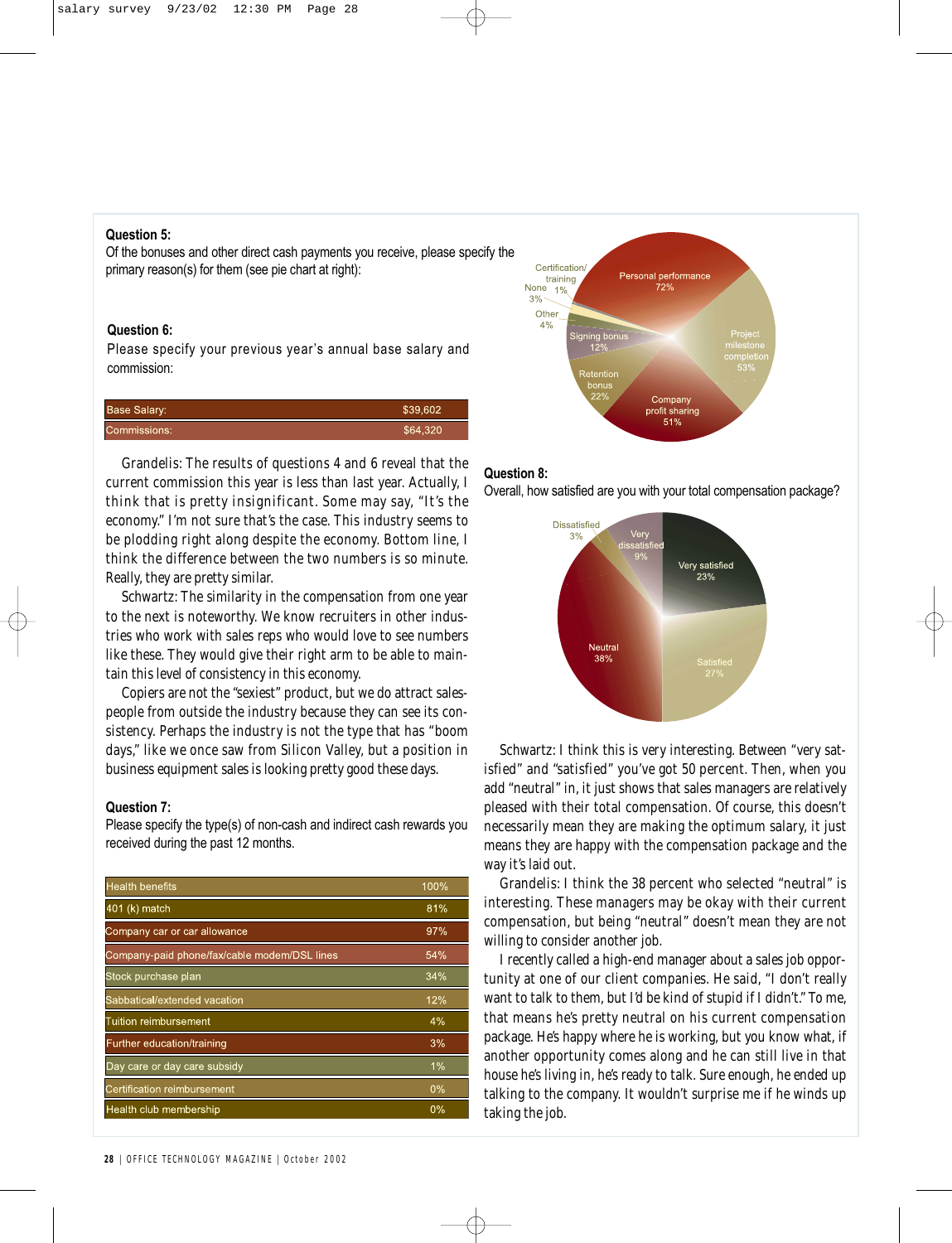#### **Question 9:**

What matters most to you about your job? Check up to seven of the job-related issues that are most important to you.

| <b>Commission structure</b>                                   | 81%   |
|---------------------------------------------------------------|-------|
| My work (job) is important to the company success             | 81%   |
| <b>Benefits</b>                                               | 77%   |
| My opinion and knowledge is valued                            | 71%   |
| Having the tools and support to do my job well                | 69%   |
| Financial stability of company                                | 67%   |
| Regular coaching and feedback on performance                  | 64%   |
| Base pay                                                      | 62%   |
| Recognition for work well done                                | 61%   |
| Involvement in company strategy setting and determining goals | 51%   |
| Effectiveness of immediate supervision                        | 46%   |
| Understanding the company's business strategy                 | 44%   |
| Seeing how my job helps achieve company goals                 | 39%   |
| Prestige/reputation of the company                            | 36%   |
| Challenge of job/responsibility                               | 32%   |
| Effective career path planning and support                    | 32%   |
| Company provided laptop/home PC                               | 31%   |
| Job atmosphere                                                | 31%   |
| Vacation time/paid time off                                   | 30%   |
| Telecommuting/work at home                                    | 22%   |
| Job stability                                                 | 20%   |
| <b>Stock options</b>                                          | 17%   |
| Flexible work schedule                                        | 9%    |
| Potential for promotion                                       | 9%    |
| Ability to work on creating "new" innovative IT solutions     | 8%    |
| Geographic location of job                                    | 8%    |
| Corporate culture and values                                  | 4%    |
| Commitment throughout the company to quality work             | 3%    |
| Casual attire                                                 | 2%    |
| Commute distance                                              | 2%    |
| Company's understanding of the importance of IT               | 2%    |
| Working with a start-up company                               | 2%    |
| Working with highly talented peers                            | 2%    |
| Ability to work with leading-edge technology                  | 1%    |
| Sense of community in my work group                           | 1%    |
| Skill development/educational/training opportunity            | $1\%$ |
| On-site child care                                            | 0%    |
| Domestic partner benefits                                     | 0%    |

#### **Question 10:**

Overall, how satisfied are you with all aspects of your job, including compensation, benefits and other aspects of your employment relationship, such as those listed in the previous question?



Grandelis: I think you can say that 60 percent of them are successful and 30 percent of them are not. I really think "dissatisfied" and "very dissatisfied" mean that they are not successful, whether that's the manager's fault or the company not providing the necessary resources. Those who are "very satisfied" and "satisfied" are making their goals. They're making quotas and are not dealing with an angry owner breathing down their throat because they are getting it done. I think these percentages directly correlate with those who are successful and those who are not very successful.

I think the 10 percent who selected "neutral" could be grouped with those who are "satisfied" or "very satisfied." This is pretty common among salespeople. I would say one out of every 10 is, "oh, whatever." They just don't get too excited about much.

### **Question 11:**

Are you currently looking for a job with a different employer?